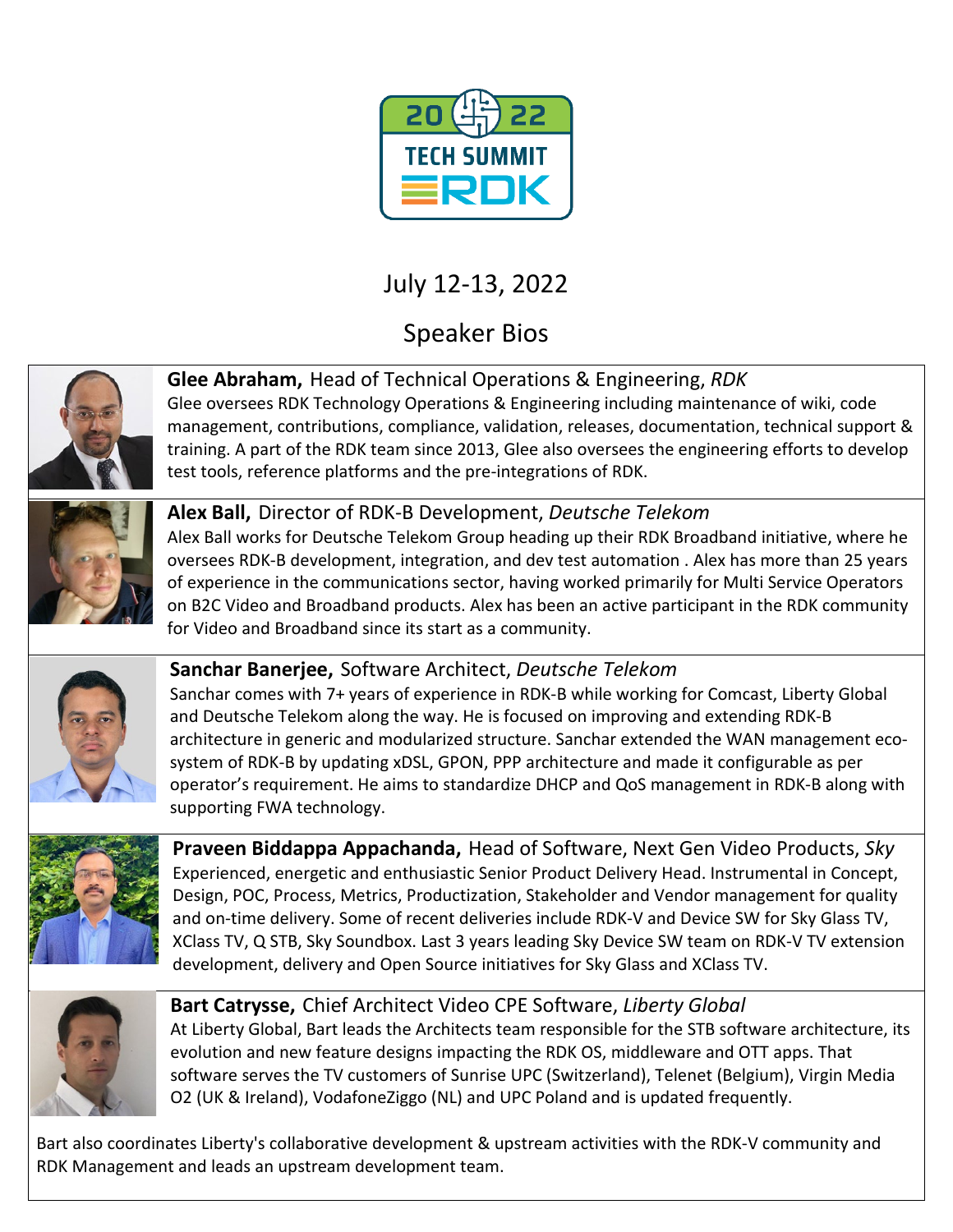Bart comes from Telenet, Belgium's leading cable operator part of Liberty Global, where he was engineering lead for STB hardware, middleware & Video Services development for over 10 years. And before that pio/engineering Docsis and PacketCable modems and Telenet's Internet backbone network.



**Dave Chapman,** Solution Architect, *Consult RED*

Dave Chapman has been a developer and architect of CPE software for almost 25 years, beginning at Pace Micro Technology in the early days of digital TV in the UK. For Consult RED Dave has worked at all levels of CPE SW stacks, in many capacities as engineer, tech lead, SW architect, and solution architect. Having had an initial focus on video devices (RDK-V) Dave is now focused fulltime on broadband (RDK-B), and is leading Consult RED's RDK-B LCM (Life Cycle Management)

initiative. Dave has a BSc (Mathematics & Computing), and a PhD (Mathematical Sciences).



**Jose Ramon Diaz Martinez,** Director, Solution Architecture, *RDK* Jose Ramon joined the RDK team as Director of Solution Architecture in 2021, where he is working with our broadband partners to create common technical solutions for the RDK-B community and providing guidance in the design and evolution of RDK-B, that will facilitate the adoption of new services.

Over the last 20 years Jose Ramon has held relevant technical positions in companies such as Siemens, Nokia, Alcatel-Lucent and Tele2 where he was designing, developing, and deploying solutions in mobile, access, core, and triple play networks. Most recently Jose Ramon was working as RDK-B Software Architect at Liberty Global for the last five years before joining the RDK team.



#### **Michael Fiess,** Distinguished Engineer, RDK-Video, *Comcast* Michael is a software engineer on the RDK Video team at Comcast, and his focus is contributing to and leading software initiatives on the RDK Video platform. He has a strong background in embedded software development and computer graphics.



### **Kartik Gohil,** Architect, *Sky*

Kartik is an alumnus of Imperial College London with a Masters in Electrical & Electronic Engineering. With 2 years' experience designing software solutions for embedded products and 4 years with Sky Home Comms, his focus is on improving RDK-B architecture to support upcoming technologies. Kartik designed the new WAN management architecture for RDK-B and has added support for XDSL, GPON, PPP, and MAP-T to RDK-B.



#### **Malcolm Johnston,** Principal Architect, *Sky*

Malcolm has been engaged in embedded software development for decades spanning roles from development, delivery & team management, systems architecture and technical authority. These days he is part of the RDK-B architecture team working on a diverse set of product user stories and core architecture missions. When not working on software architecture he's either cycling country lanes, improvising jazz, or out in the garden tending to his vegetable patch.



**Hervé Jourdain,** VP Architecture – General Manager, Asia, *Beechwoods Software* Hervé has more than 30 years of experience in real time embedded systems, networks, telecommunications and TV/STB. He has held management positions in startups, consulting firms and top 20 semiconductor companies. He is currently VP architecture for Beechwoods Software, and General Manager of Beechwoods Taiwan. Prior to that, he worked for Mstar Semiconductor, where he acquired an in-depth understanding of the Television and Set Top Box markets, and the

challenges facing SoC vendors and OEMs to integrate complex software and middleware. He has been involved with RDK since 2012.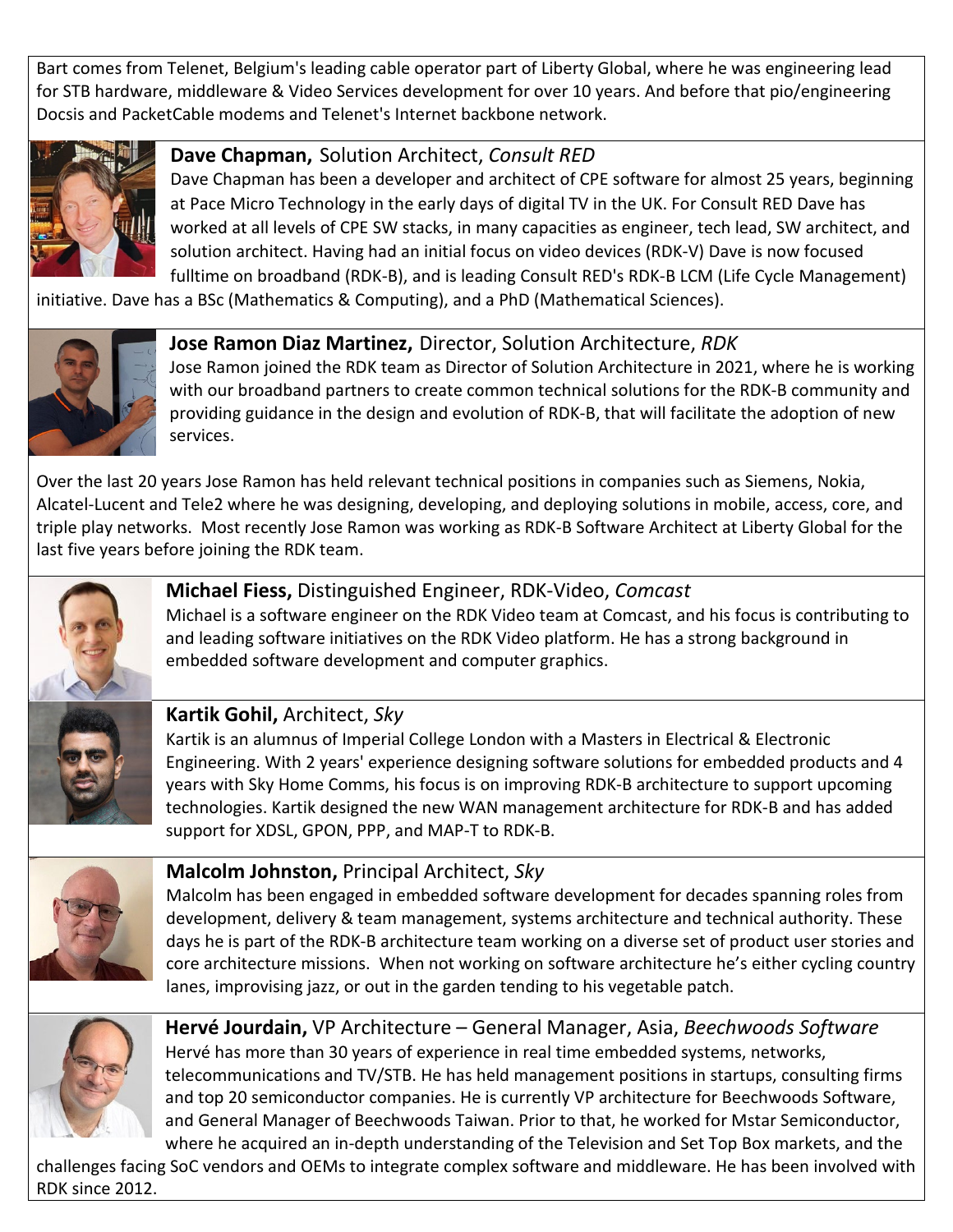

**Beri Levi,** Principal Engineer, *Sky* Beri Levi is a Principal Engineer at SKY, with extensive experience developing home comms products. At SKY, he is leading a dedicated team of engineers, maintaining the HUB4 Italy releases. His current focus is aligning new RDK-B features with SKY's products and developing new features in-house, which empowers current developments. He helped design and develop Telco voice manager, a new RDK component, which is now open-source and available to the RDK community.

Before devoting his full-time to SKY, Beri worked as a software consultant for a wide range of companies in the sector, developing home comms broadband and IPTV products. His interests include keeping up with the latest technology and cycling.



#### **Augusto Mainardi,** Software Engineer, *Sky*

Augusto has a degree in Electrical and Electronics Engineering with a Master's in Robotics. He has 11 years of experience designing and implementing solutions for various embedded products, mainly in the telecommunications area.

Augusto has been working at Sky Home Comms since 2020 with focus on improving the Wan management solution on RDK-B devices.



#### **Charles Moreman,** Fellow, Software Architecture, *Comcast*

Charles is a Fellow at Comcast and the lead software architect for RDK-B and cloud software for Wi-Fi analysis. His focus is new features for internet service providers, Wi-Fi software enhancements, Wi-Fi analytics, other new features and software architecture improvements. RDKB software is open sourced at rdkcentral.com and used by many service providers.

Previously Charles worked as Executive Director at Comcast. Prior to that Charles worked as Chief Product Architect and Fellow for Technicolor's Connected Home Business Unit. At Cisco Systems, Charles was a Principal Engineer and the founding architect for CCSP gateway software used as the basis for the RDK-B software project. Before this, Charles worked as engineering director leading the development of Cisco/Scientific-Atlanta Cable Modems & Gateways.

He has a degree in Electrical Engineering from the Georgia Institute of Technology. Charles has been awarded 10 US Patents and has multiple patents pending.



## **Soumya Munshi,** Wi-Fi Architect, *Comcast*

Soumya Munshi leads the RDKB Wi-Fi team. He joined the RDKB team 4 years ago as Senior Manager, since then he has executed many Wi-Fi initiatives such as Passpoint, Easy Connect, WHIX, HAL3.0 etc. At present he is leading OneWifi initiative. Before Comcast Soumya has worked as manager and technical lead of various wireless (cellular and Wi-Fi) projects at multiple startups in the Bay Area and has over 15 years of experience in various roles in wireless technology

projects.



#### **Khem Raj,** Fellow, *Comcast*

Khem Raj is a Technical Fellow and Linux System architect at Comcast, helping several open source initiatives within the company: He is guiding the company's adoption of open source software, and becoming an active contributor to the open source components used in the RDK settop software stack. He is also actively working on making the RDK community adopt the RDK framework for future TV and settop devices and broadband gateways. He is a Yocto Project

advisory board member, and member of the technical steering Committee for the Yocto project. He is core maintainer for several key pieces in OpenEmbedded framework, including core metadata, toolchains, and SDKs.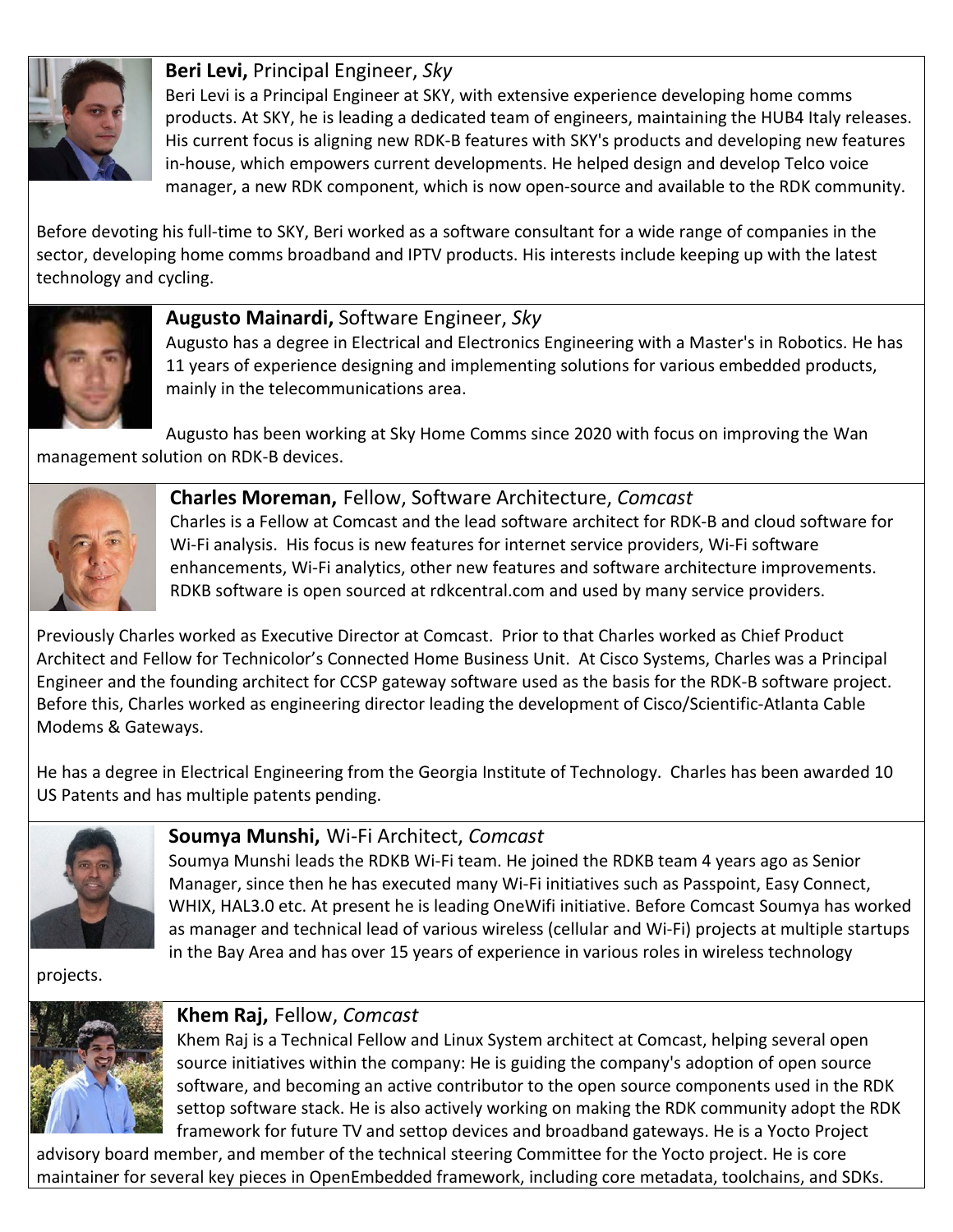Prior to Comcast, Khem helped Juniper migrate the Junos operating system to use embedded Linux as the base operating system.



**Johnson Sebastiar,** Principal Software Engineer, *Sky*

Johnson is Principal Software Engineer with 22 years of extensive experience in software development, design, architecture, and management skills. He works for Sky RDK-B Home Comms division. He is responsible for developing and delivering the New Home Comms Routers to the end customers. As a technical lead with his team, Johnson has successfully developed and delivered WAN, xDSL, PPP, GPON, TelcoVoice and FirmwareUpgrade Managers to the RDKB

Community.



#### **Philip Stroffolino,** Principal Engineer, *Comcast*

Philip Stroffolino has been with Comcast for 11 years, and currently leads strategic native IP Video technology including QAM/RMF player, Advanced Adaptive Media Player (AAMP), FOG (IP TSB), and Universal Video Engine (UVE) APIs, along with application and tool support.

Philip's previous work in the Cable Industry includes 9 years spent at SeaChange (in the beginnings of Video on Demand) and Cox. While currently in a director role, Philip has strong OpenGL background, and continues to enjoy hands on development support leveraging C/C++ and HTML/JavaScript.



**William Suriaputra,** Director of Platform Engineering, *Cognitive Systems Corp.* William Suriaputra is a dedicated and creative platform engineer who effectively applies his computing technology skills in the realms of hardware design, high-performance computing for data analytics, and systems engineering. Will has been instrumental in the development of both hardware and software products by directing successful product engineering teams, managing integration with partner firms, and inventing internal tools to streamline operations.

Will graduated from the University of Toronto with a Bachelor of Applied Science and Engineering in Electrical and Computer Engineering, concentrating in Hardware Design and Electronics, as well as a Master's Degree in Computer Engineering. Will's strong academic credentials led to two significant internships with BlackBerry as a digital designer, where he was in charge of designing a customized FFT accelerator utilizing TTA architecture and researching a custom FEC processor design.

Will joined the Cognitive team in 2014 with the intention of pivoting and seeking a new challenge, and he has been working ever since to define and mold the product engineering team into what it is today. Will was a key contributor to Cognitive's original chip design 5-6 years ago and WiFi Motion's global launch with Plume two years ago. As Director of Platform Engineering, he directs strategic efforts to ensure an effective integration process across numerous platforms, while also managing the team organization to enable optimal communication levels.



#### **Wouter van Boesschoten,** Executive Director, *Comcast*

Wouter currently leads the Lightning open source team at Comcast. He is responsible for the evolutions of the Lightning project, building an open source community and providing synergy between what the enterprise needs and the open source community wants. He has 15+ years of experience in the media broadcasting industry, from DVB-(P)SI generators to VOD back office (EventIS/SeaChange) and STB embedded/webkit development to HTML5 Apps (Metrological).

His mission is to provide everyone with the smooth UI experience they deserve using the power of open source software development.